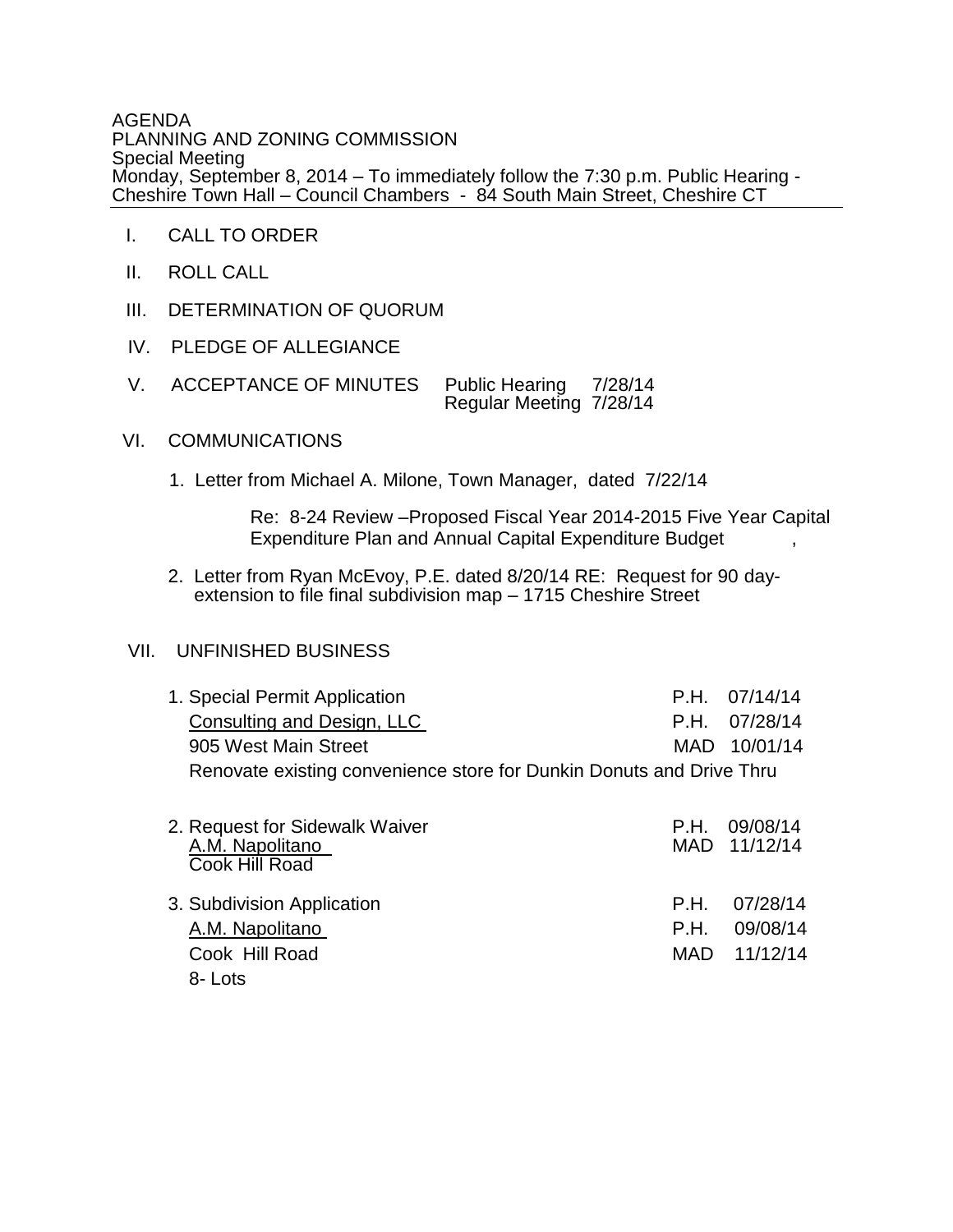AGENDA PLANNING AND ZONING COMMISSION Special Meeting Monday, September 8, 2014 Page 2

4. Resubdivision Application P.H. 09/08/14 Thirty Five Warren Corporation MAD 11/12/14 Warren Street and Willow Street 8-lots 5. Zone Text Change Petition Application **F.H.** 09/08/14 Sirois Realty, LL MAD 11/12/14 To amend Section 30, Sch. A Permitted Uses, Para. 36A, to allow Commercial Recreation Facilities in an I-2 Zone 6. Special Permit Application MAD 09/30/14 Kenneth Barker/Southwick 1356 South Main Street Additional Common Parking Area 7. Special Permit Application MAD 09/30/14 Michael BOE Architect 1721 Highland Avenue Wood Fired Pizza Oven/Building Enclosure VIII. NEW BUSINESS 1. Special Permit Application George Noewatne, Director of Public Works And Engineering for the Town of Cheshire 520 South Main Street Section 30, Sch. A. 29A & Sec. 32, Sch. B, Item #7 Tension Membrane Dome to cover the Cheshire Community Pool 2. Special Permit Application Joseph Whitright, Whitright Realty, LLC 312 East Johnson Avenue Section 30, Sch. A Para 27

CT Florist Association